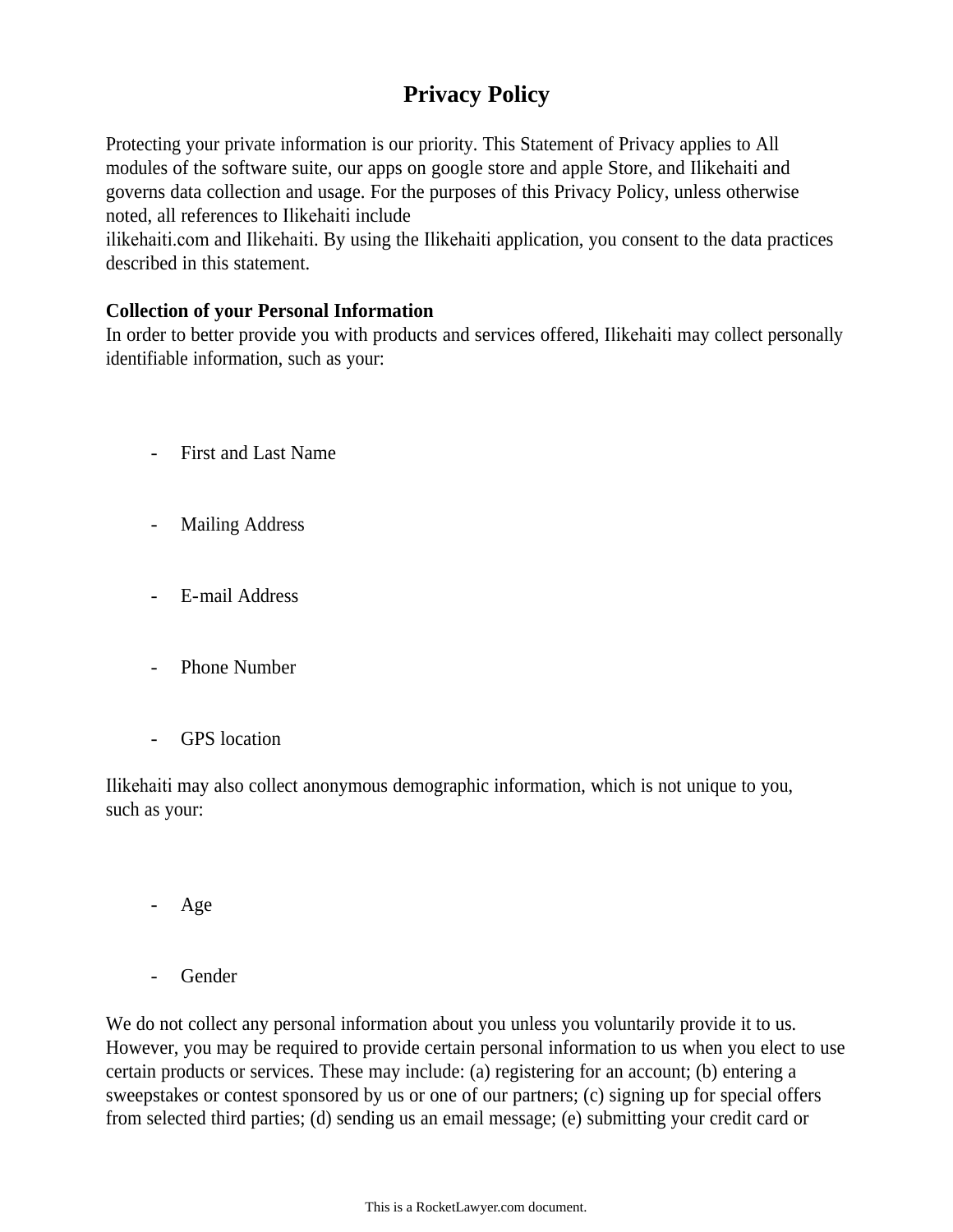other payment information when ordering and purchasing products and services. To wit, we will use your information for, but not limited to, communicating with you in relation to services and/or products you have requested from us. We also may gather additional personal or non-personal information in the future.

## **Use of your Personal Information**

Ilikehaiti collects and uses your personal information to operate and deliver the services you have requested.

Ilikehaiti may also use your personally identifiable information to inform you of other products or services available from Ilikehaiti and its affiliates.

### **Sharing Information with Third Parties**

Ilikehaiti does not sell, rent or lease its customer lists to third parties.

Ilikehaiti may share data with trusted partners to help perform statistical analysis, send you email or postal mail, provide customer support, or arrange for deliveries. All such third parties are prohibited from using your personal information except to provide these services to Ilikehaiti, and they are required to maintain the confidentiality of your information.

Ilikehaiti may disclose your personal information, without notice, if required to do so by law or in the good faith belief that such action is necessary to: (a) conform to the edicts of the law or comply with legal process served on Ilikehaiti or the site; (b) protect and defend the rights or property of Ilikehaiti; and/or (c) act under exigent circumstances to protect the personal safety of users of Ilikehaiti, or the public.

## **Right to Deletion**

Subject to certain exceptions set out below, on receipt of a verifiable request from you, we will:

- Delete your personal information from our records; and
- Direct any service providers to delete your personal information from their records.

Please note that we may not be able to comply with requests to delete your personal information if it is necessary to:

• Complete the transaction for which the personal information was collected, fulfill the terms of a written warranty or product recall conducted in accordance with federal law, provide a good or service requested by you, or reasonably anticipated within the context of our ongoing business relationship with you, or otherwise perform a contract between you and us;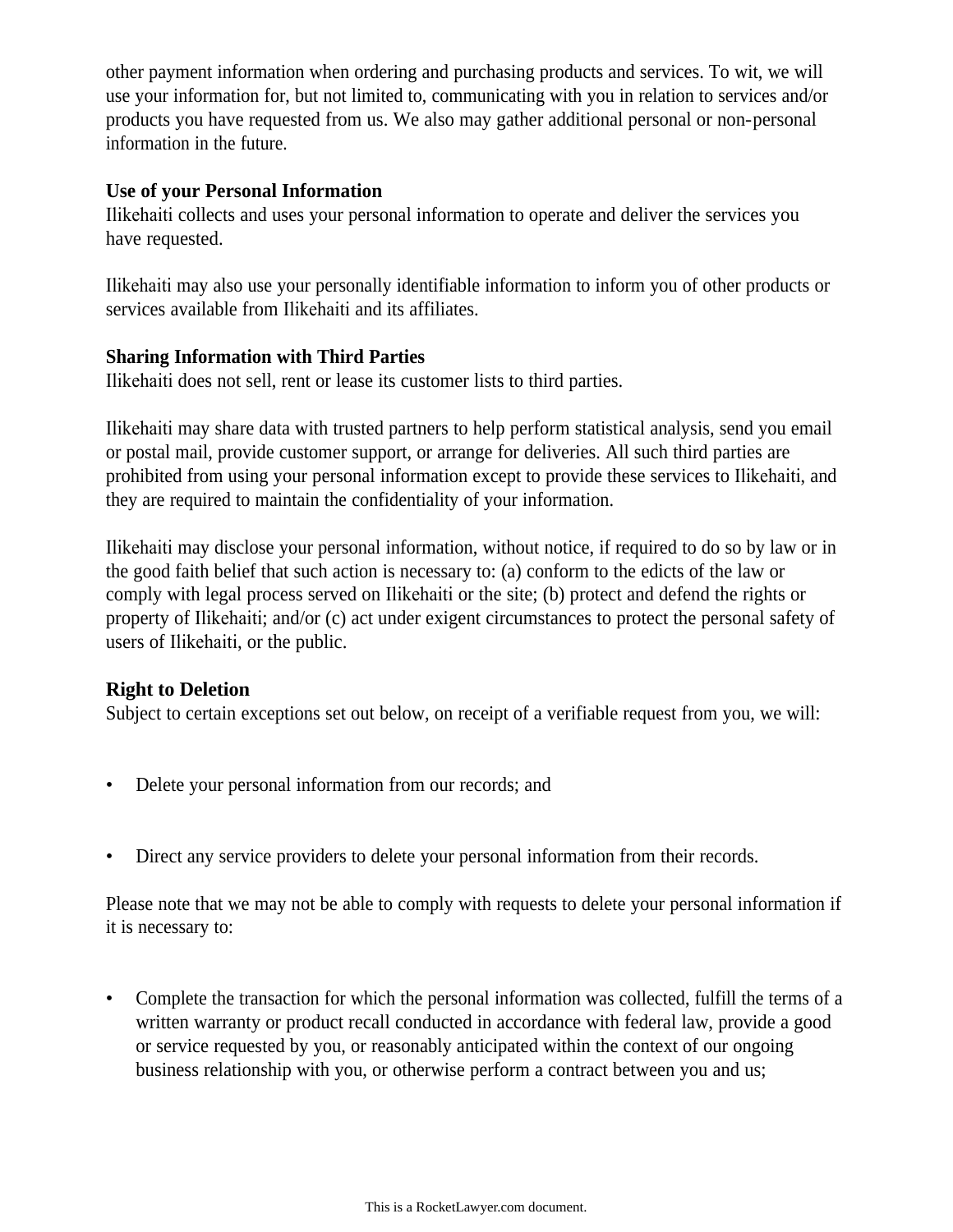- Detect security incidents, protect against malicious, deceptive, fraudulent, or illegal activity; or prosecute those responsible for that activity;
- Debug to identify and repair errors that impair existing intended functionality;
- Exercise free speech, ensure the right of another consumer to exercise his or her right of free speech, or exercise another right provided for by law;
- Comply with the California Electronic Communications Privacy Act;
- Engage in public or peer-reviewed scientific, historical, or statistical research in the public interest that adheres to all other applicable ethics and privacy laws, when our deletion of the information is likely to render impossible or seriously impair the achievement of such research, provided we have obtained your informed consent;
- Enable solely internal uses that are reasonably aligned with your expectations based on your relationship with us;
- Comply with an existing legal obligation; or
- Otherwise use your personal information, internally, in a lawful manner that is compatible with the context in which you provided the information.

#### **Children Under Thirteen**

Ilikehaiti does not knowingly collect personally identifiable information from children under the age of thirteen. If you are under the age of thirteen, you must ask your parent or guardian for permission to use this application.

#### **E-mail Communications**

From time to time, Ilikehaiti may contact you via email for the purpose of providing announcements, promotional offers, alerts, confirmations, surveys, and/or other general communication.

#### **External Data Storage Sites**

We may store your data on servers provided by third party hosting vendors with whom we have contracted.

#### **Changes to this Statement**